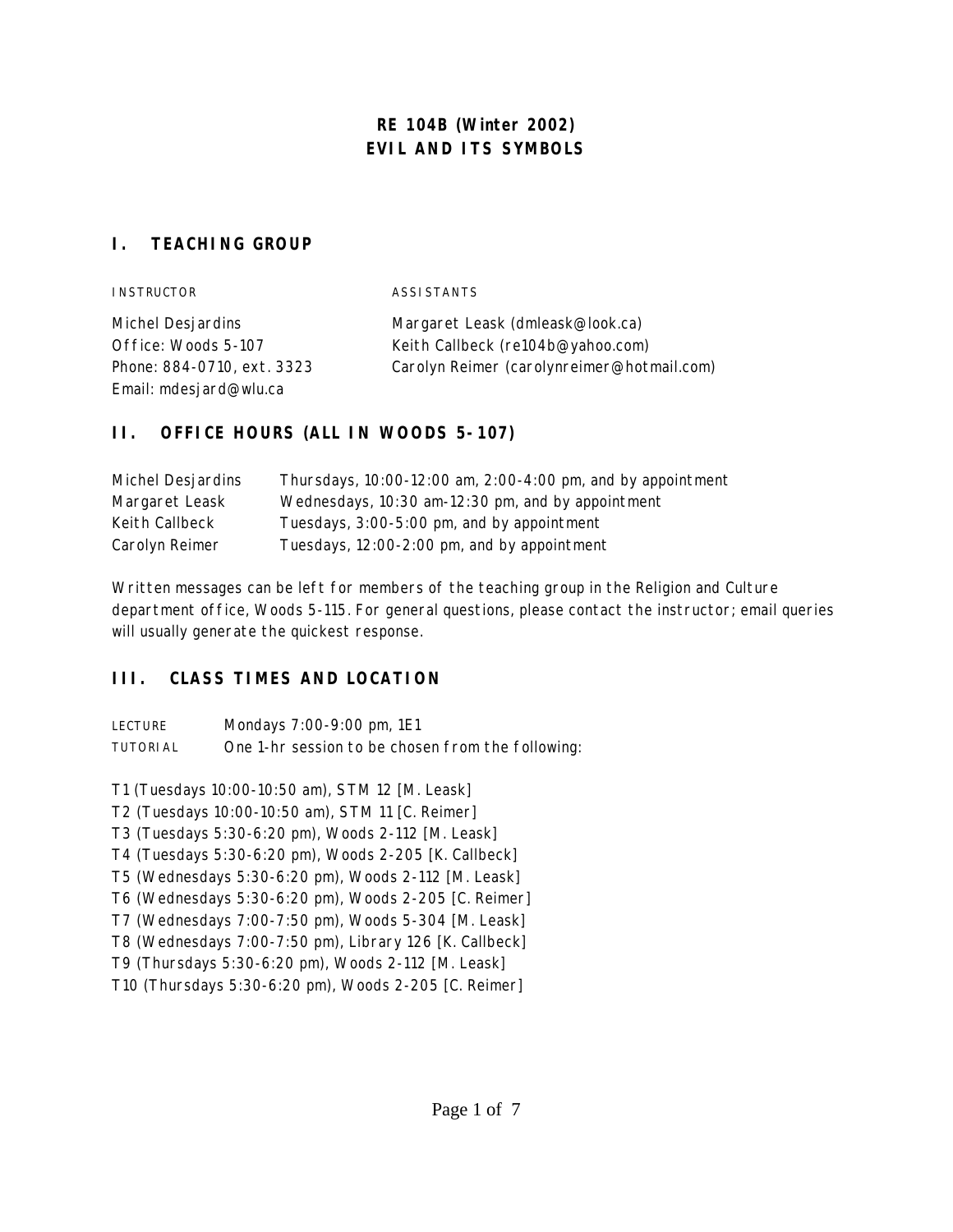# **IV. COURSE DESCRIPTION AND FORMAT**

This course invites you to explore Western understandings of evil. What and whom do we call "evil," and why? How have Jews, Christians and Muslims — and scholars interested in those traditions conceptualized evil? In what ways have ideas about evil changed and remained the same over the centuries?

Lectures each week will offer theoretical and historical contexts, with textual, visual and aural examples. Tutorials will explore selected texts and themes arising from two novels: Fugitive Pieces and Instruments of Darkness. The midterm will explore the historical understanding of witches.

# **V. TEXTBOOKS**

The following are available for purchase at the WLU Bookstore:

- Anne Michaels, Fugitive Pieces. McClelland and Stewart, 1996 [also available on 3-hr/overnight reserve loan at the WLU library]
- Nancy Huston, Instruments of Darkness. McArthur and Co., 1997 [also available on 3-hr/overnight reserve loan at the WLU library; the French version is also available on reserve]

P. G. Maxwell-Stuart, Witchcraft in Europe and the New World, 1400-1800. Palgrave, 2001

# **VI. COURSE EXPECTATIONS AND EVALUATION**

# EXPECTATIONS

We expect you to attend the lectures and tutorial sessions regularly, take a good set of notes, do the readings (those listed on the Course Outline below are preferably to be done before class), discuss ideas with your classmates outside class, and drop by the office to talk with us in person about matters that interest or concern you. We also expect you to take your reading and writing seriously, adhere to deadlines, and think, for yourself — make every effort to understand what you read and hear from others, while you clarify and develop your own thoughts.

For our part, we will make every effort to prepare conscientiously for every session, treat your questions and ideas with respect, and assess your written work fairly and constructively. Do let us know if you think we're not meeting these expectations.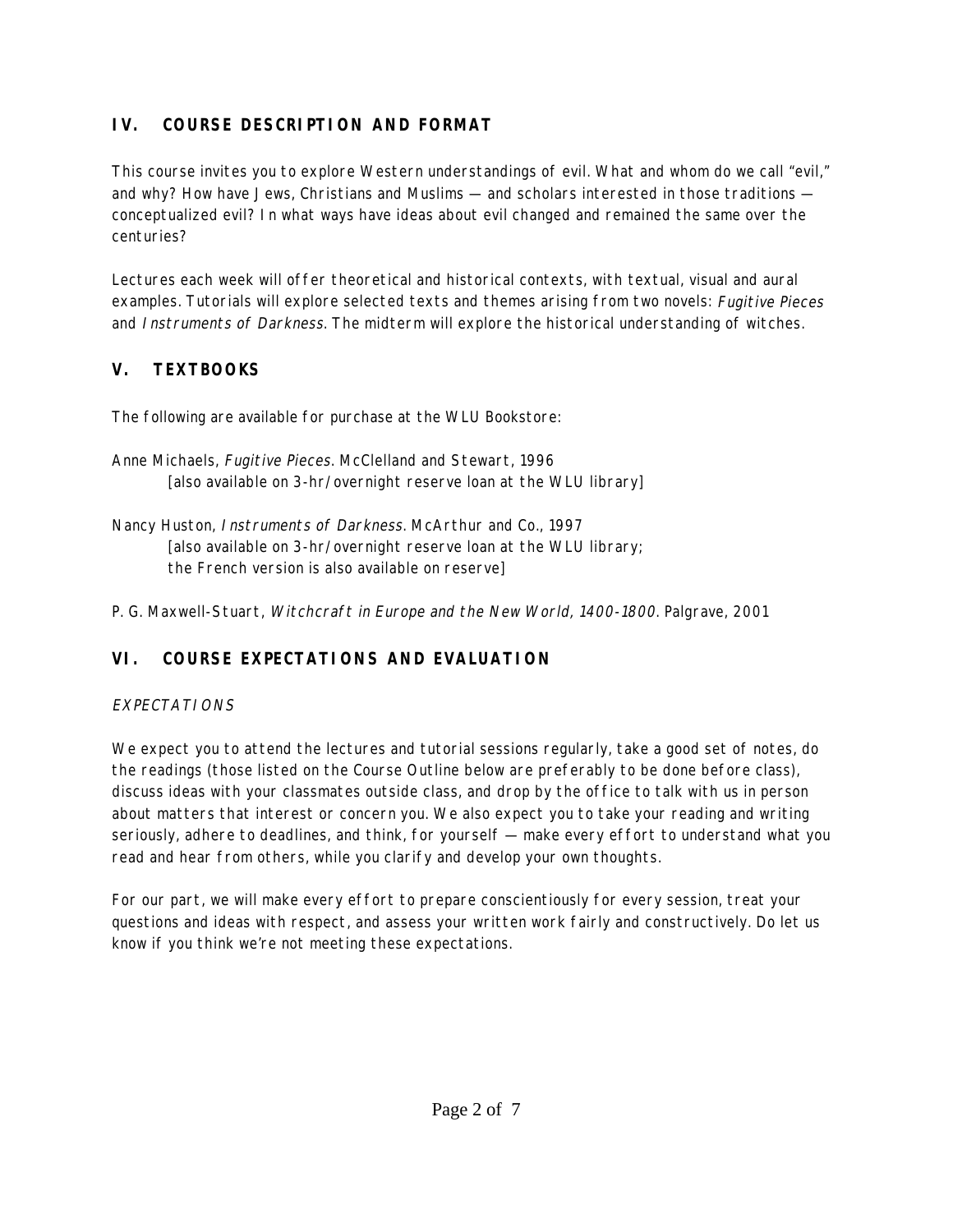## EVALUATIONS

You will be evaluated in three separate ways: a midterm examination, a journal, and a final examination.

1. Midterm (worth 30% of your final grade)

The midterm, to be written in class Monday, February 11, will be based exclusively on P. G. Maxwell-Stuart's book Witchcraft in Europe and the New World, 1400-1800. The lecture that evening will run from 7:00 to 8:30; the 90-minute midterm will begin, in the same classroom, at 9:00.

Dr. Margaret Leask will prepare and assess the midterm. All questions concerning the midterm are best directed to her, during office hours or via email. We will let you know (in class and via email) a week or two before the midterm what sorts of questions to expect. Allow yourself time to read the book at least twice. It is short (110 pages) and accessible.

If you are unable to write the midterm due to illness or other serious reason, please contact Dr. Leask and ensure that you also get a medical note (or equivalent) within 48 hours of the midterm.

2. Journal (worth 30% of your final grade)

Starting in the second week of the course, you will meet weekly outside of lecture time, in small (ca. 20-25 people) tutorial groups. Some of these groups will be facilitated by Margaret Leask, others by Carolyn Reimer, and the rest by Keith Callbeck. Your tutorial leader will help you work through two novels, and will assess your critical engagement with this material.

Tutorial sessions for Weeks 2 through 6 will explore Anne Michaels' Fugitive Pieces, while Weeks 7 through 11 will explore Nancy Huston's *Instruments of Darkness*. Throughout this time we would like you to keep a journal in which you reflect on these readings, asking questions such as: What does this (section of the) novel say about "evil"? Which elements of the novel do you find most engaging, and why? Where do you stand in relation to the points of view expressed in the novel?

Set aside time each week to read a section of the book (your tutorial leader will determine the sections under review each week). Keep a written record of your thoughts and questions, reactions and reflections, and highlight those parts of the readings that you find difficult. Tutorial discussions will allow you to expand on your written journal contributions.

Your tutorial leader will assess your journals based on the quality of your critical engagement with the ideas from the readings. There are no "right" and "wrong" answers; there are thoughtful and sloppy contributions. Here's what we expect:

\* Each week (beginning with Week 3, ending with Week 11) you will submit to your tutorial leader, during your tutorial session, a typed copy of your week's journal reflections (500 to 1000 words; keep a back-up copy on file), for which you will receive 1 percent (x 10 weeks = 10% of your final grade). Late submissions will not be accepted; all submissions (the ones, at least, that are not gibberish!) will receive full grades.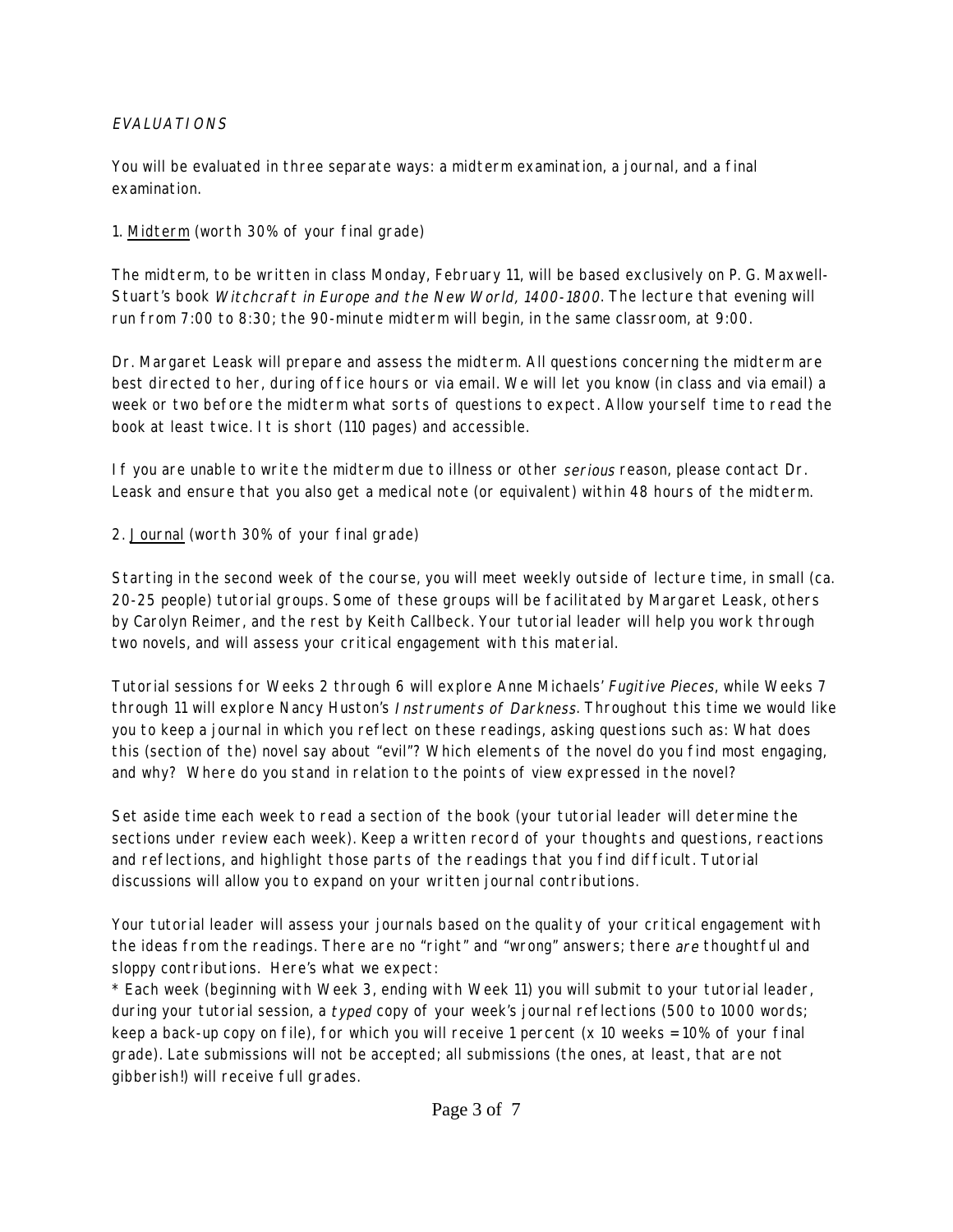\* In Week 5 and again in Week 11, at your tutorial session, we expect you to submit your entire journal to date. This journal will contain the weekly contributions you already submitted + a 1000- 1500 word concluding reflection that addresses the question: "What did I learn about evil from this novel, and what did I learn about myself in the process?" The quality of your concluding reflection will be assessed by your tutorial leader, then your journal will be returned. Each of the two journals will be worth 10% of the final grade. Late submissions will not be accepted (in case of unforeseen problems — e.g., alien abduction — contact your tutorial leader).

## 3. Final Examination (worth 40% of your final grade)

The Final Examination will take place sometime during the official university time period (April 11- 30). It will be exclusively based on the class lectures, including the biblical readings noted in Weeks 2, 4 and 5 (the other web links listed in the "Readings" are there to help you understand the lecture material concerning topics that may be unfamiliar to you; their contents will not be directly tested). The Instructor will compose and assess the Final Examination. You can count on a mix of shortanswer and essay-type questions — and more information on the expectations before the course ends. The best way to prepare, from day one, is to ensure that you do all the readings, attend classes regularly, and take the opportunity to have your questions answered to your satisfaction.

The Instructor will distribute his weekly lecture notes to you via email (he will need your email address for this; note that if your yahoo or hotmail accounts have exceeded their storage allocation these notes will likely bounce back, so ensure that the Instructor has your correct address, and that your account is accessible). Please address all questions concerning lectures and the final examination directly to the Instructor; he will be happy to stay as long as need be after each lecture period, answer all email queries, and meet with you in person either during office hours or by special arrangement.

One of the questions on the final examination will be: "What did you learn about 'evil' in this course?" This question is not intended to elicit a course summary; rather, it is intended to spark serious reflection on what each of you learned, and taught yourselves, about the topic, with ample use of supporting examples taken from the readings and the lectures. Try to build an answer week by week.

Note that the Instructor is highly allergic to gender-exclusive language (e.g., please use "humanity" rather than "mankind"), and to the failure to distinguish between "it's" (= it is  $\ell$  e.g., "It's cold outside" ) and "its" (= the possessive form of "it" / e.g., "The dog wagged its tail"). There's no excuse for the misuse of these terms in university, even on final examinations.

Laurier's Study Skills Program has printed a series of excellent pamphlets intended to help you learn — e.g., "Reading Habits," "Listening in Lectures," "Strategies on Writing Essay Examination Questions." You'll find these in Health Services; it's worth a visit.

If you are unable to write the final examination due to illness or other serious reason, please contact the instructor and ensure that you also get a medical note (or equivalent) within 48 hours of the examination.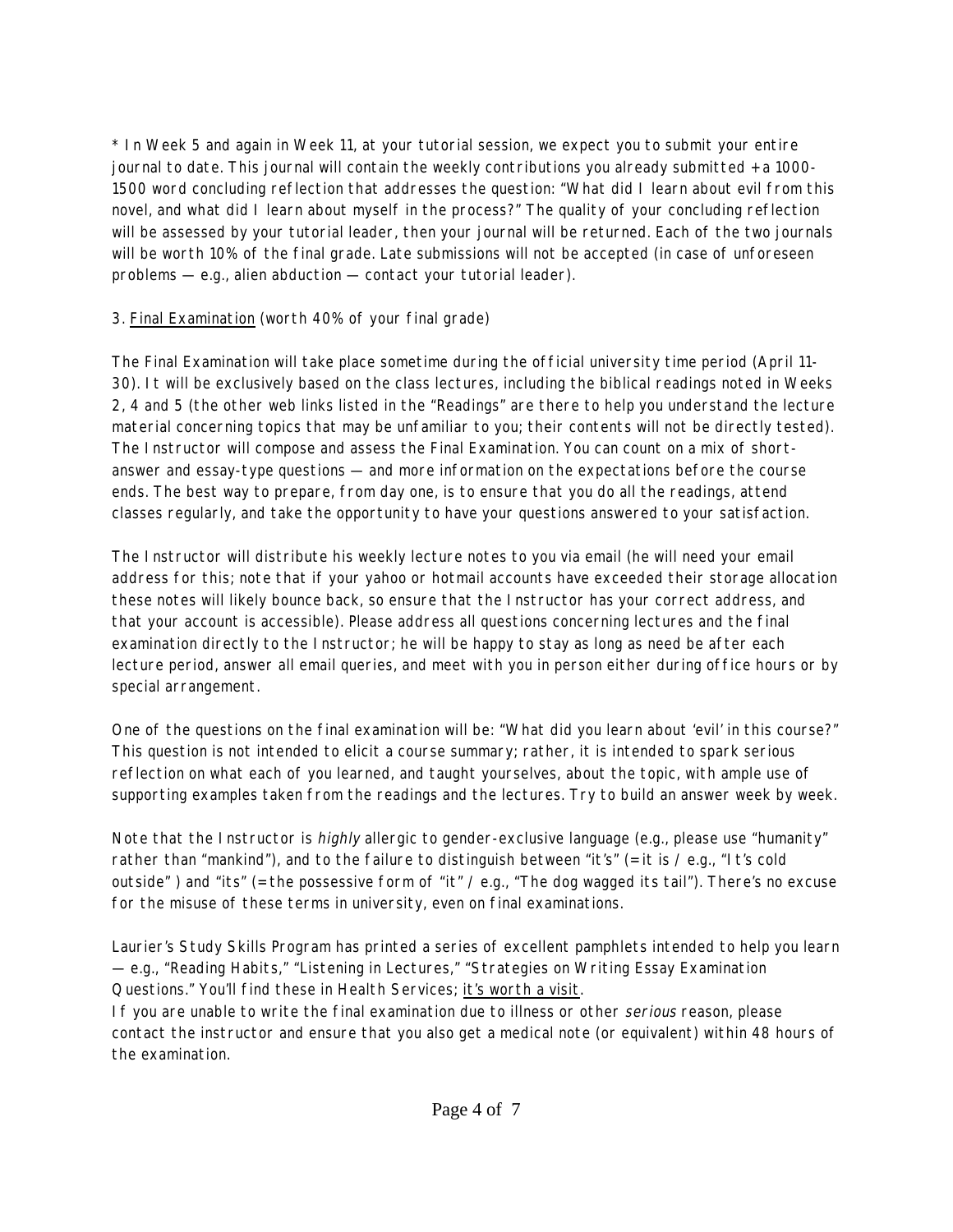## **VII. CALENDAR DATES, SERVICES AND REGULATIONS**

January 11: Final day to drop this course with no tuition charge

January 18: Final day to drop this course at 10 percent tuition charge

March 8: Final day to drop course without denotation of "Withdrawn" on official transcript and for tuition adjustment

April 8: Final day to drop course without failure

April 11-30: Final examinations (the date for RE 104 to be set later)

**Foot Patrol**: For a walk or ride home after class, call 886-FOOT.

**The Writing Centre** provides access, free of charge, to individual writing instruction. To make an appointment, just drop by the office (Room 2C5-ABC), or contact the co-ordinator (Emmy Misser; 884-0710, ext. 3339; <emisser@wlu.ca>); for more guidance on writing style, see also R&C's **Style Sheet and Guidelines** <http://www.wlu.ca/~wwwrandc/index.shtml>.

**The Special Needs Office** provides information for, and assists students with, disabilities at Wilfrid Laurier University. Staff at the Office are committed to assure students equal access and support services for programs, facilities and services in the university community. These disabilities include, but are not limited to: sight, hearing, learning, chronic pain, head injuries, mobility, psychological/psychiatric. Do not hesitate to consult with them, preferably early in the term. The Office is located in 1C11 on the bottom floor of the Arts building (884-0710, ext. 3086).

**The Information Technology Services Help Desk** is there to help you to get a computer account, and with Internet access (Woods 1-305; 884-0710, ext. 4357; help@mach1.wlu.ca).

**Academic Misconduct** at Laurier can have serious repercussions. The University

(<http://www.wlu.ca/~wwwregi/2000-2001/sec\_276.htm>) defines and explains it as follows: "an act by a student, or by students working on a team project, which may result in a false evaluation of the student(s), or which represents a deliberate attempt to unfairly gain an academic advantage. Academic misconduct includes, but is not limited to, the following acts which are presented as examples or a guide since not every possible circumstance can be anticipated: plagiarism, which is the unacknowledged presentation, in whole or in part, of the work of others as one's own, whether in written, oral or other form, in an examination, report, assignment, thesis or dissertation; cheating, which involves the using, giving, receiving, or the attempt to use, give or receive unauthorized information during an examination in oral, written or other form; or, copying an essay, examination or report, or allowing someone else to copy one's essay, examination or report; submitting the same piece of work, or a significant part thereof, for more than one course without the permission of the instructors involved in each course; or, submitting an essay or other work which has been submitted elsewhere, previously or at the same time, without the written permission of all academic units or institutions involved in the submissions; impersonating another person in an examination or test."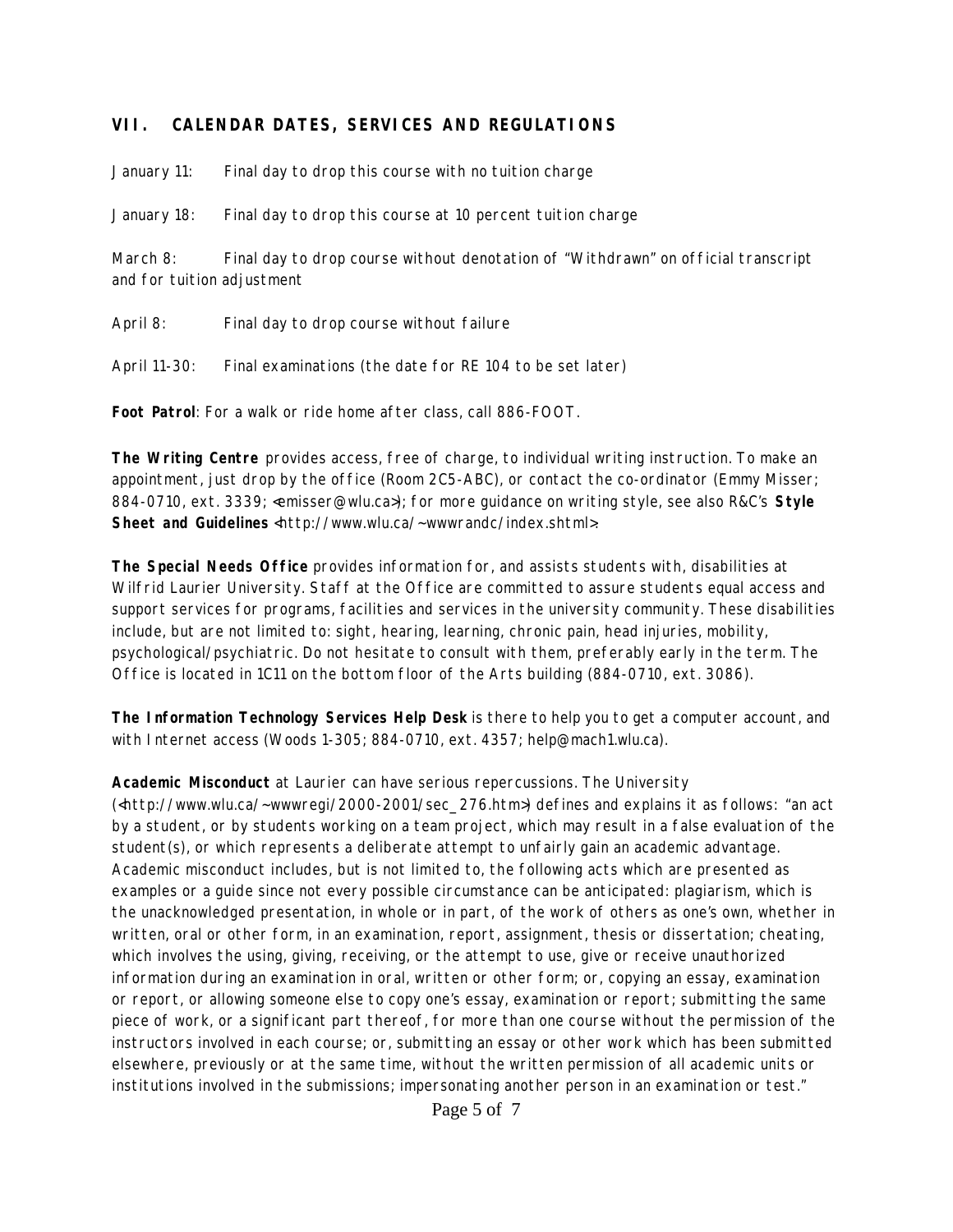## **VIII. COURSE OUTLINE**

### **1 Introduction and Context**

January 7 Review of the syllabus, orientation to understandings of "evil"

## **2 Judaism**

January 14 The Hebrew Bible (Christian "Old Testament") and images of evil

Readings: Genesis, chapters 1-3, and the book of Job / use any Bible or see <http://bible.gospelcom.net/bible?language= English&version=RSV&passage=Genesis> and <http://bible.gospelcom.net/bible?language=English&version=RSV&passage=Job>

## **3 Judaism**

January 21 Hitler, the Holocaust and healing

Readings: <http://remember.org/>; <http://www.historyplace.com/worldwar2/holocaust/timeline.html> Discussion of A. Michaels' Fugitive Pieces

### **4 Christianity**

January 28 The New Testament, Jesus and evil

Readings: Mark 5:1-20 [= chapter 5, verses 1 through 20] and Matthew 4:1-11; use any Bible, or see <http://bible.gospelcom.net/bible?version=RSV&passage=all>

## **5 Christianity**

February 4 Apocalypticism

Readings: the book of Revelation; use any Bible or see <http://bible.gospelcom.net/bible?Revelation>; For general information on apocalypticism see <http://www.pbs.org/wgbh/pages/frontline/shows/apocalypse/>

## Τ **Your first Journal is due this week**